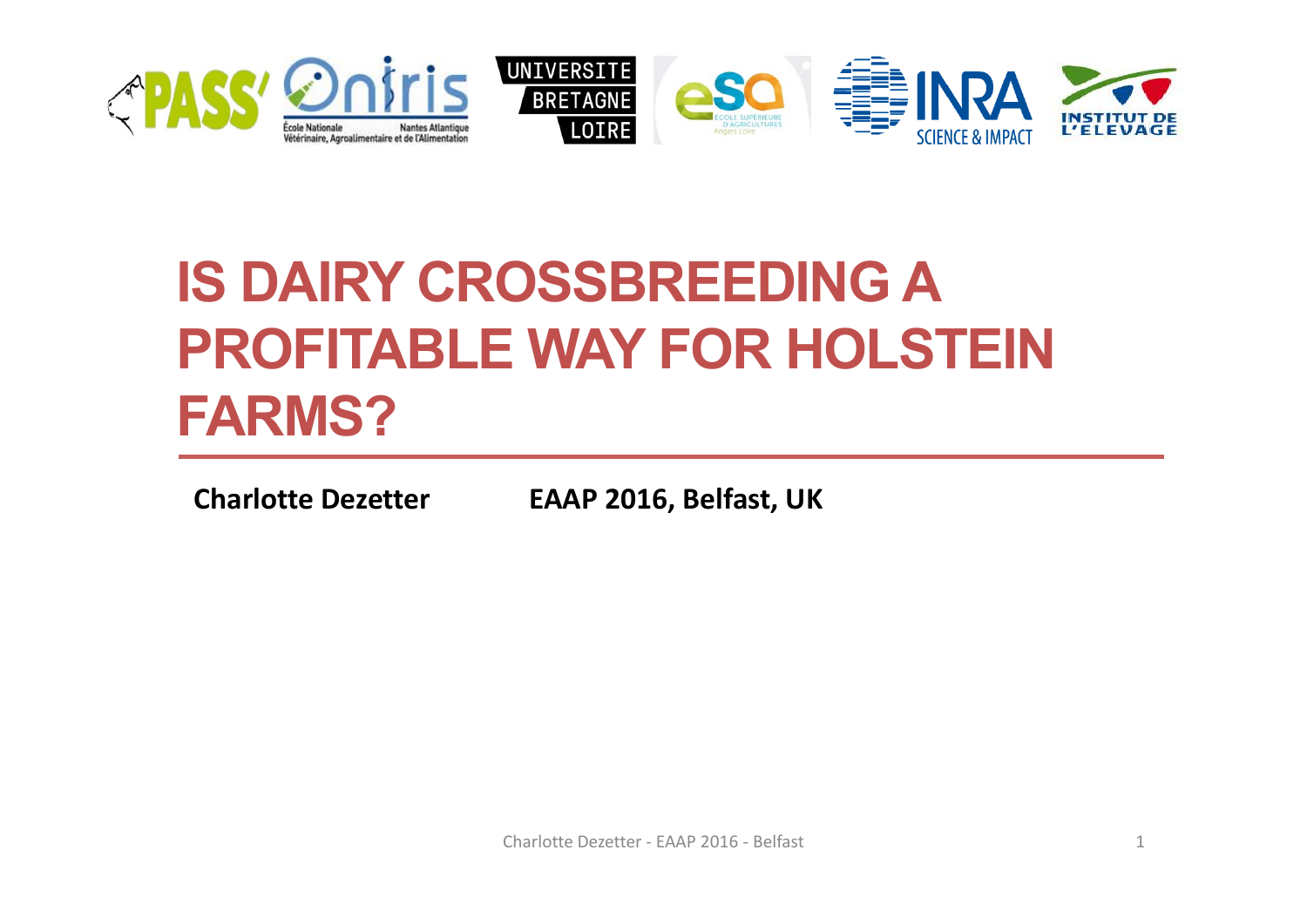## **Context**

- □ Dairy crossbreeding remains very marginal in France (Dezetter et al., 2014)
- □ F1 crossbreds could compete with Holstein cows for milk production while having a better fertility (Heins et al., 2012; Dezetter et al., 2015)
- □ Few information available about profitability of dairy crossbreeding (Lopez‐Villalobos et al., 2000; Heins et al., 2012)
- □ The long transition phase from pure Holstein herd to steady equilibrium has not been studied yet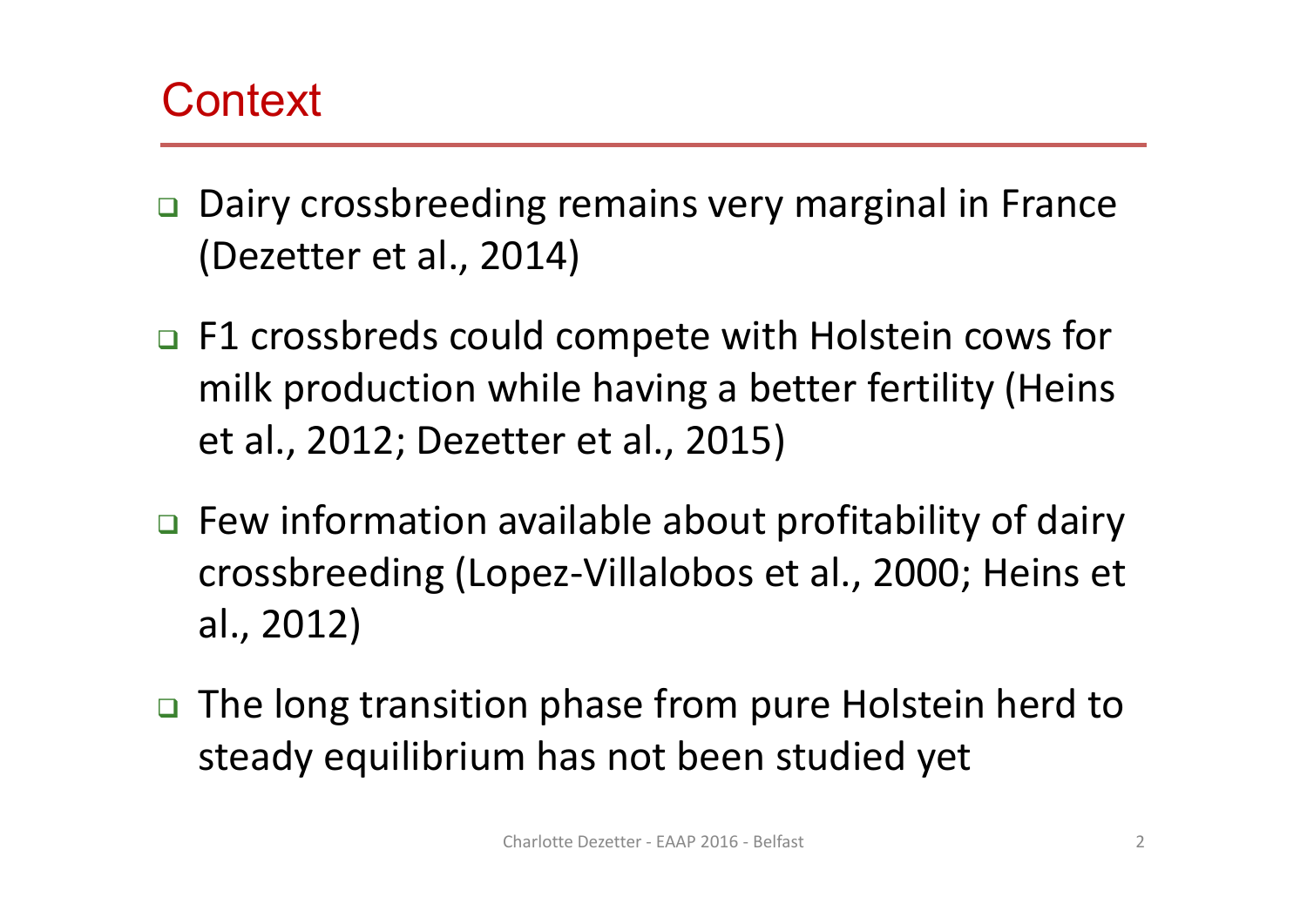## Research question and hypothesis

- □ Is implementing dairy crossbreeding in Holstein herds more profitable than staying with pure Holstein?
- At short and long term?
- Depending on:

| <b>Breeding</b><br>strategy                                        | X | <b>Initial dairy</b><br>operation                                               | $\boldsymbol{\mathsf{X}}$ | <b>Management</b><br>objectives                             |
|--------------------------------------------------------------------|---|---------------------------------------------------------------------------------|---------------------------|-------------------------------------------------------------|
| <b>Breeds</b><br><b>Crossbreeding scheme</b><br>Selection of sires |   | Average milk yield<br>Reproductive and health<br>performance<br>Herd management |                           | <b>Housing capacity</b><br>Contract with a dairy<br>company |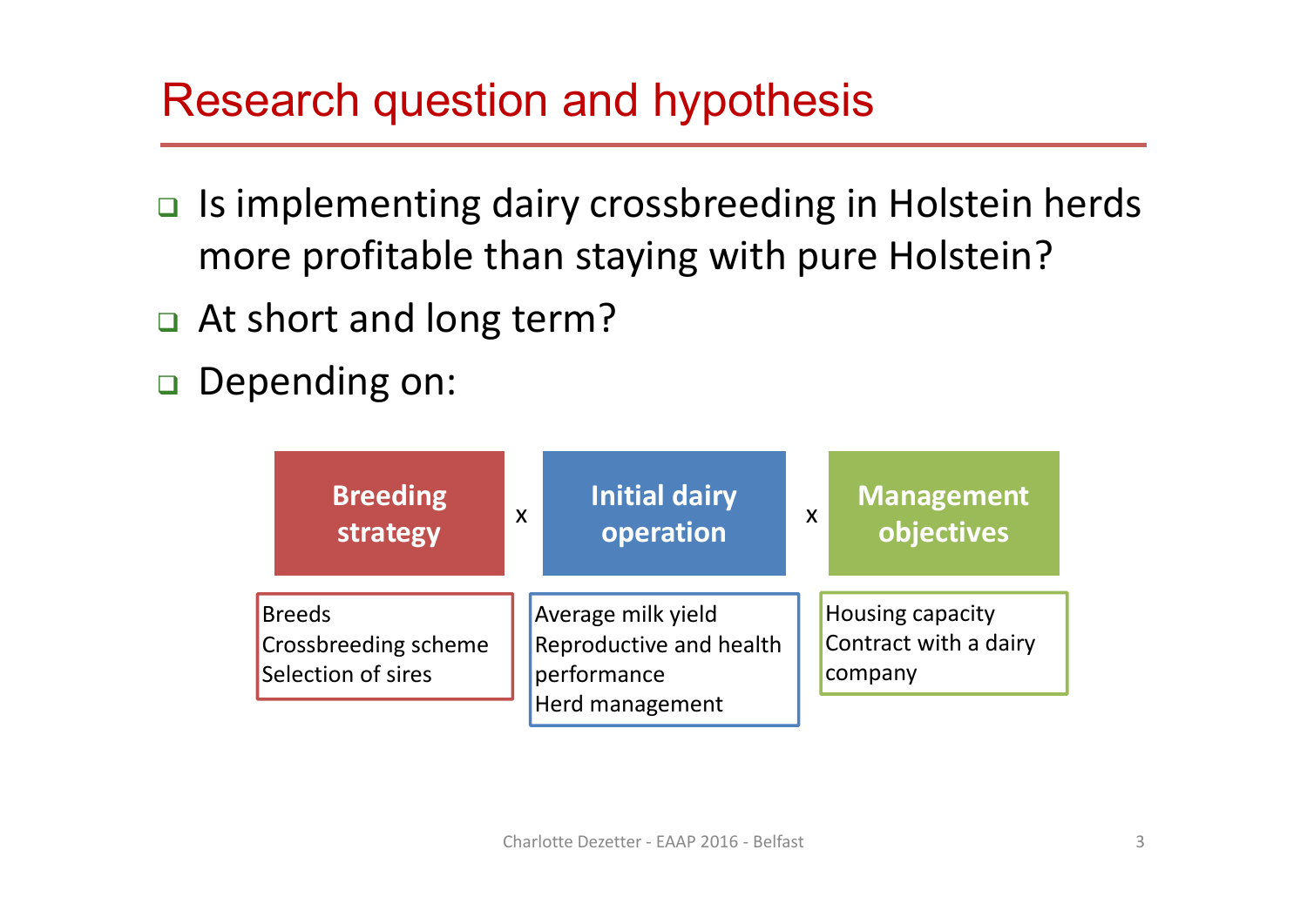

## ASSESSING THE EFFECT OF INTRODUCING DAIRY CROSSBREEDING IN HOLSTEIN DAIRY OPERATIONS ON FARM PROFITABILITY

Comparison of operations where crossbreeding was implemented with operations staying with pure Holstein at short, medium and long term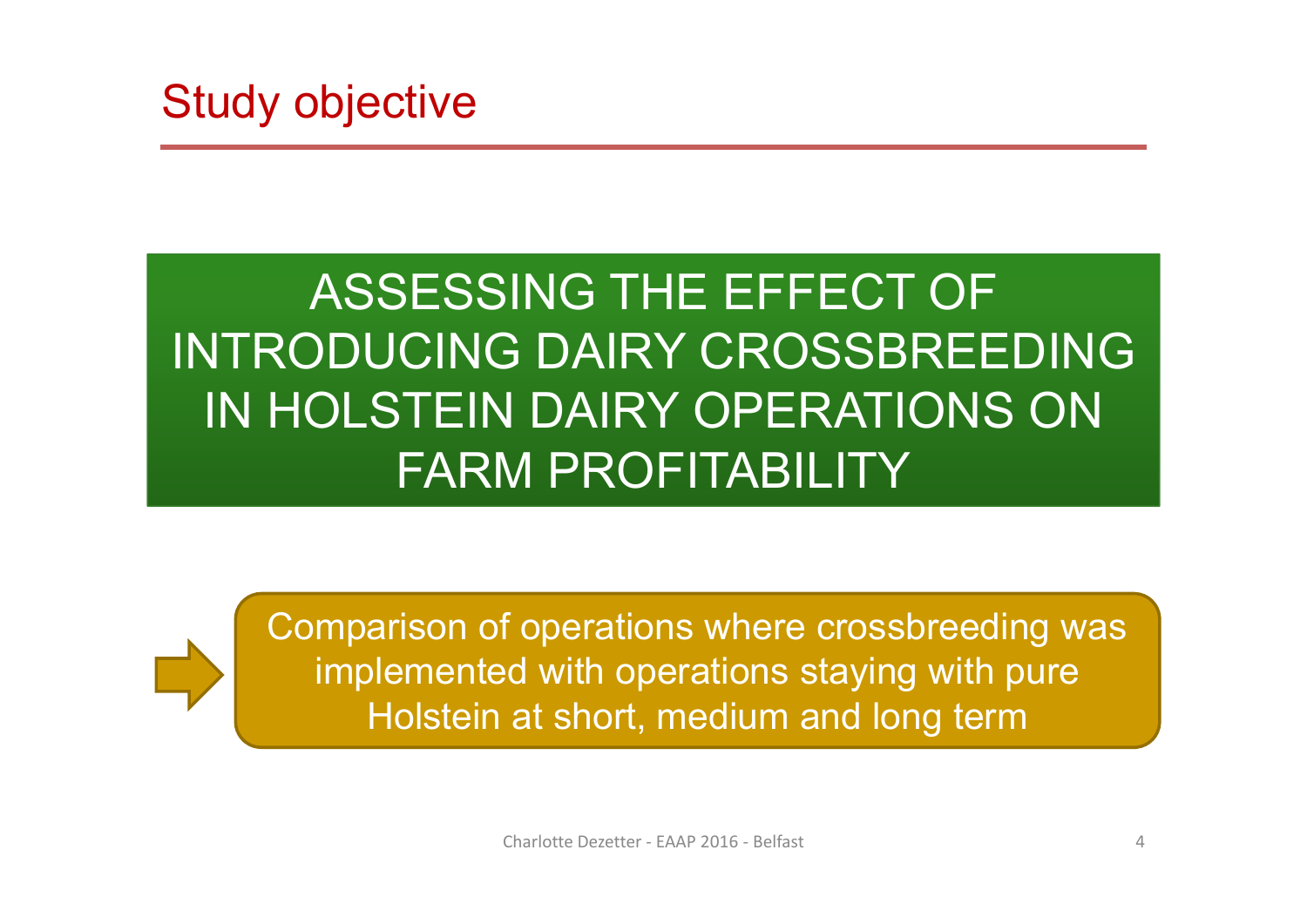## Utility criteria chosen for this comparison

Margin over variable costs :

```
\sum_{i=1}^n[(Revenues_n - Variable\ costs_n)\times(1 + _[0.03)^{-n}]]
```
Annual discounting

**A difference of margin will correspond to a difference of net profit**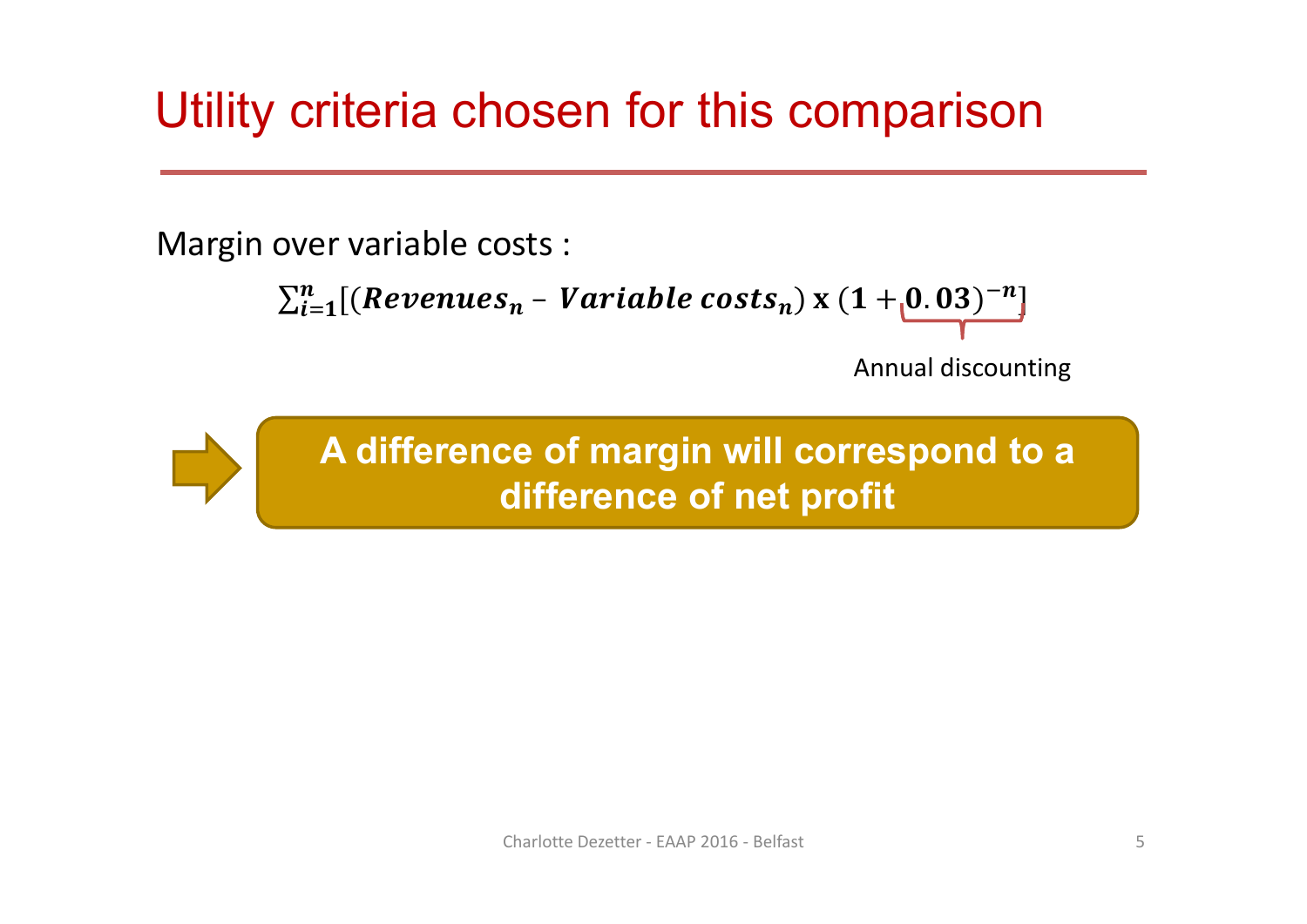#### Modeling to assess these criteria

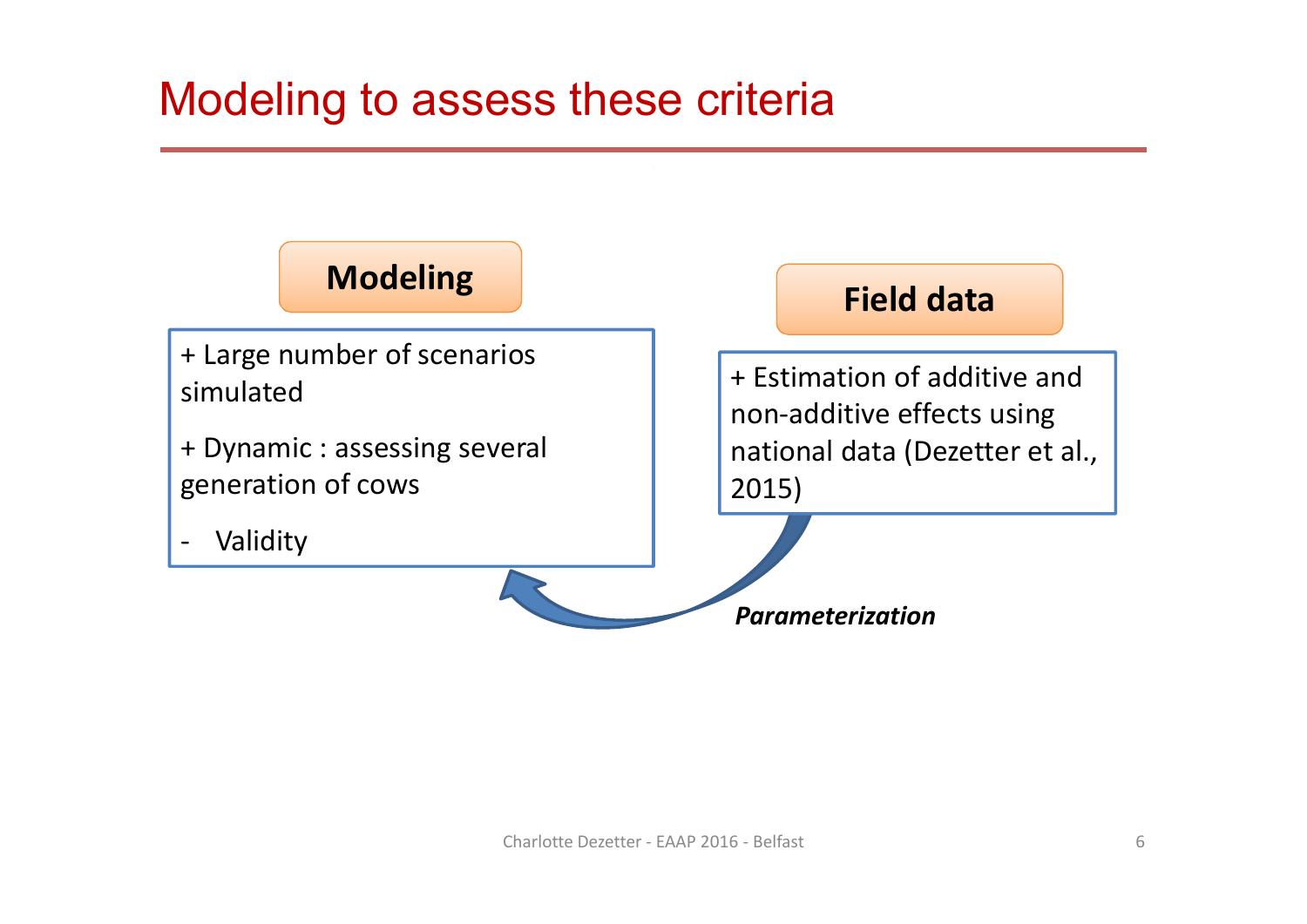#### Modeling dairy operation



Charlotte Dezetter ‐ EAAP 2016 ‐ Belfast 7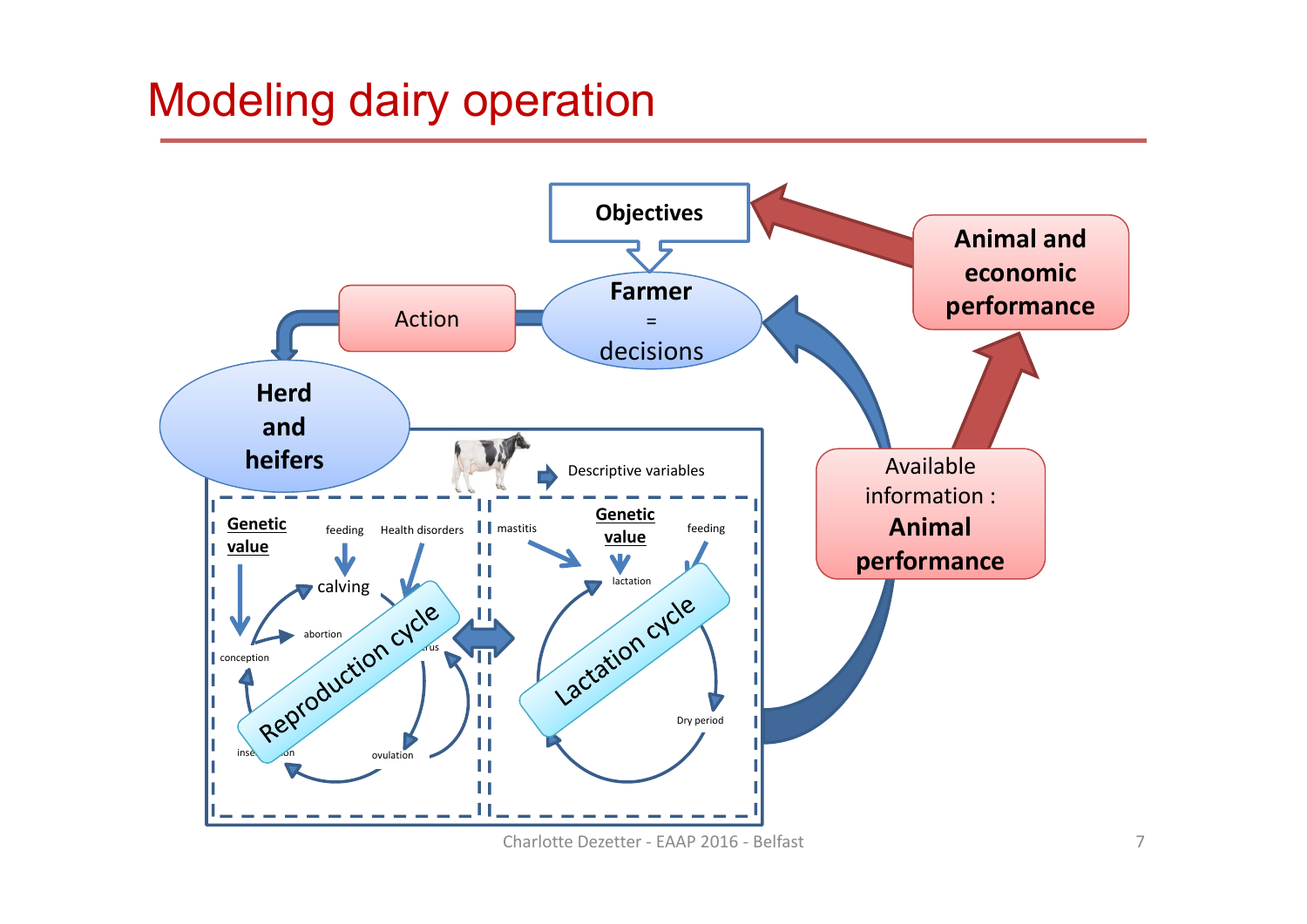## Scenarios tested with a time horizon of 15 years and 250 replications

250 replications to stabilize the standard error between replications

Milk and feed prices computed from year 2014

Scenarios depending on:

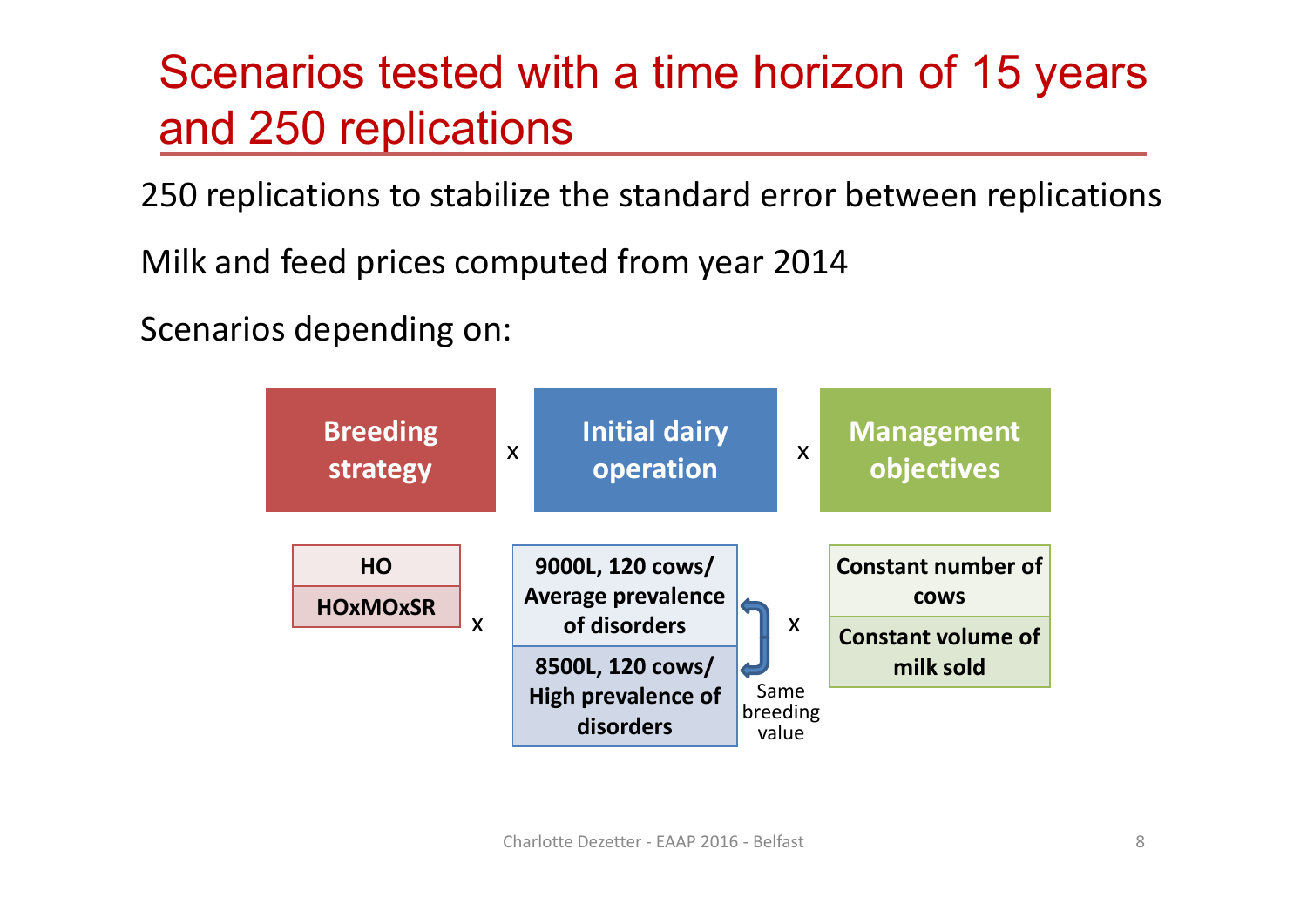#### A slow evolution of genotypes of cows in the herd

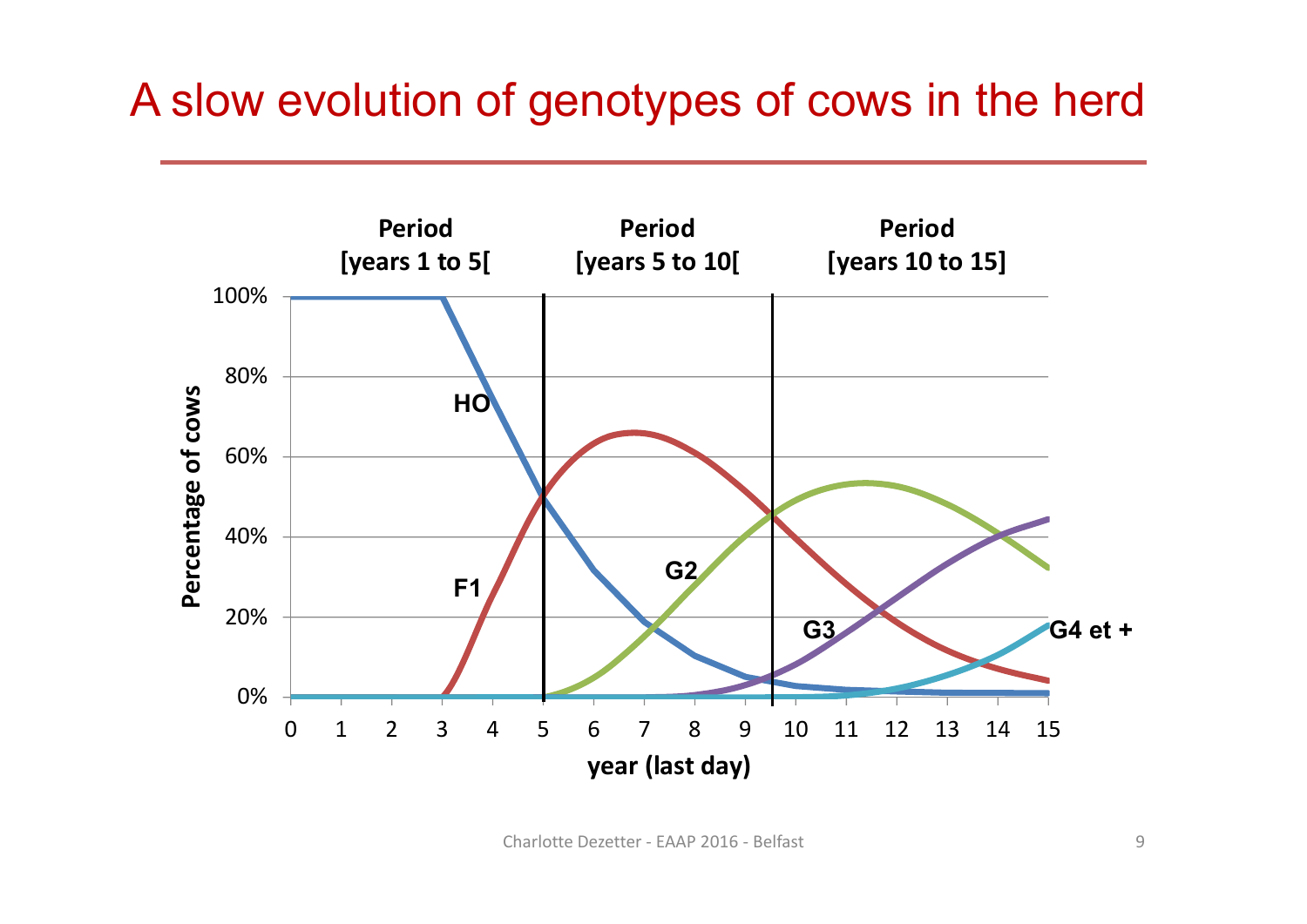## Crossbreeding increased milk price due to increased fat and protein contents



**Deviation of average milk selling price (€/1000 L) of HOxMOxSR scheme compared to pure Holstein breeding**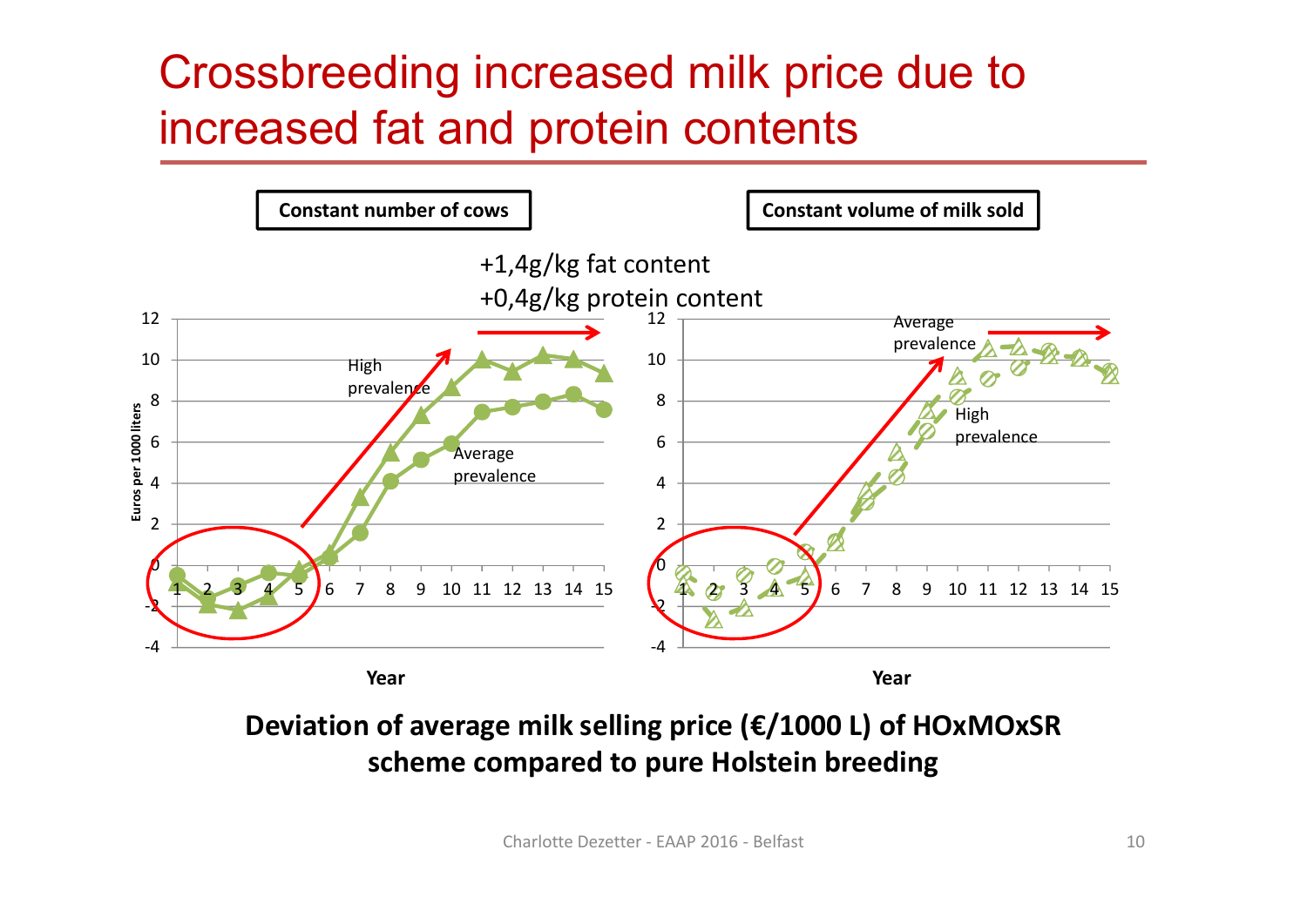## An increase of margin with average prevalence of disorders and constant number of cows



**Cumulated discounted margin over variable costs (€ x 1000)**

 $\mathcal{L}_{11}$ **↗ fertility, udder health and contents of milk ↘↘ volume of milk sold when the number of cows remains constant**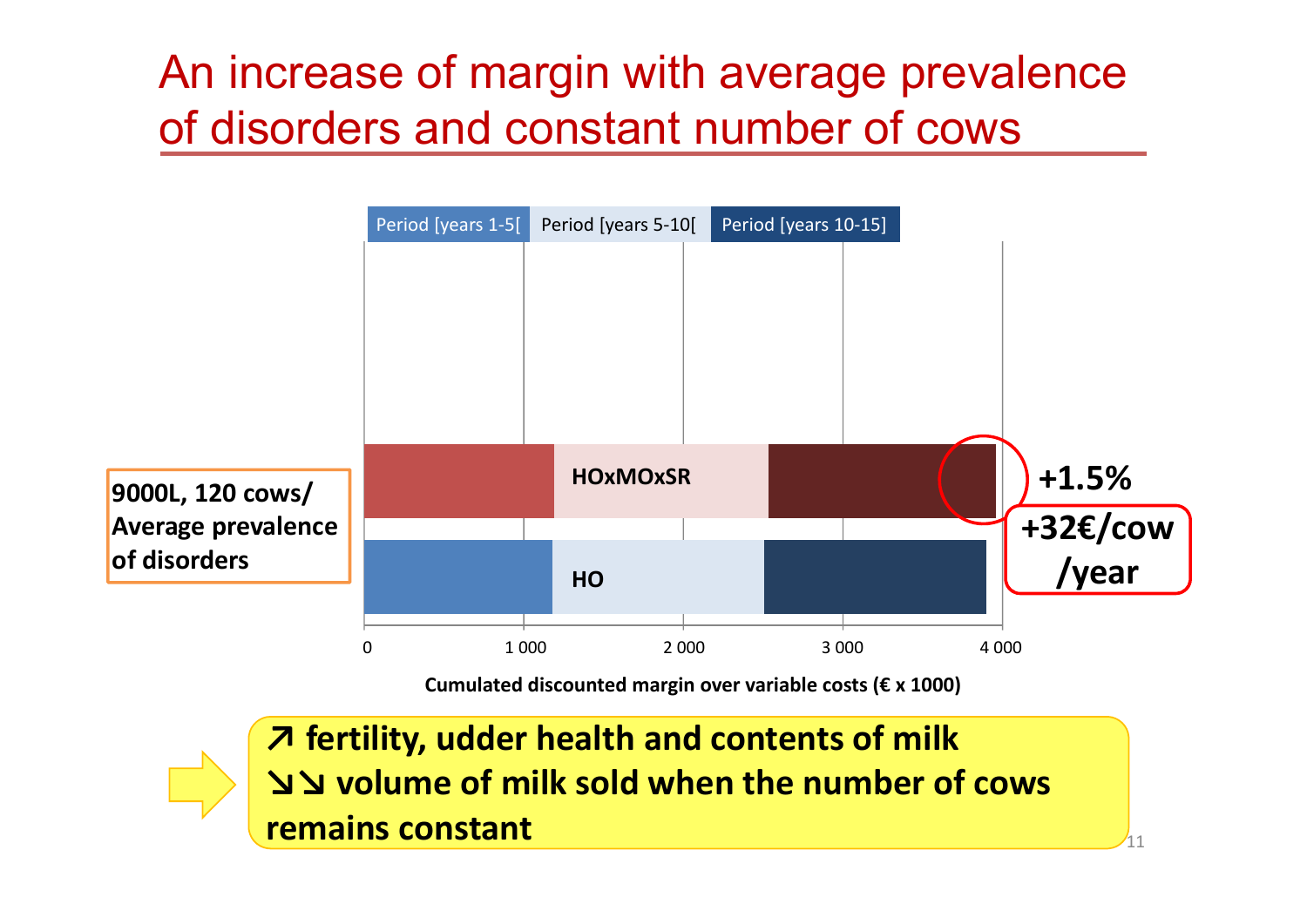## A larger increase of margin with high prevalence of disorders and constant number of cows

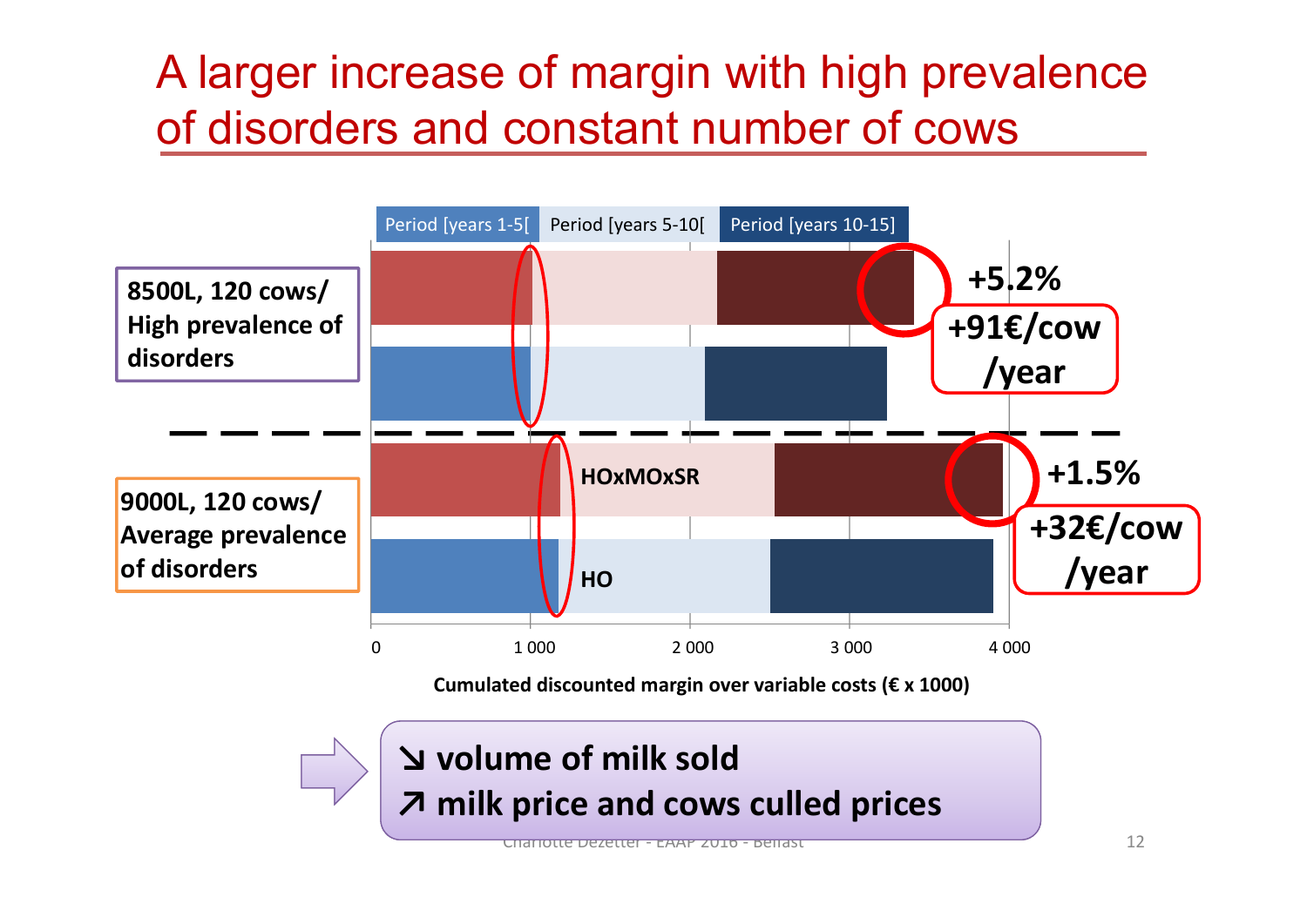#### Effect of crossbreeding for constant volume of milk compared to constant number of cows

| <b>Atelier initial</b>    | <b>Margin</b> |
|---------------------------|---------------|
| 9000L/ Average prevalence | <b>77</b>     |
| 8500L/ High prevalence    |               |

To summarize:

- $\Box$  Differences of fat and protein contents impacted even more the margin in operation with average prevalence of disorders +4 % (+9€/1000L/year)
- Differences of 5 cows between HOxMOxSR and HO to produce the same volume